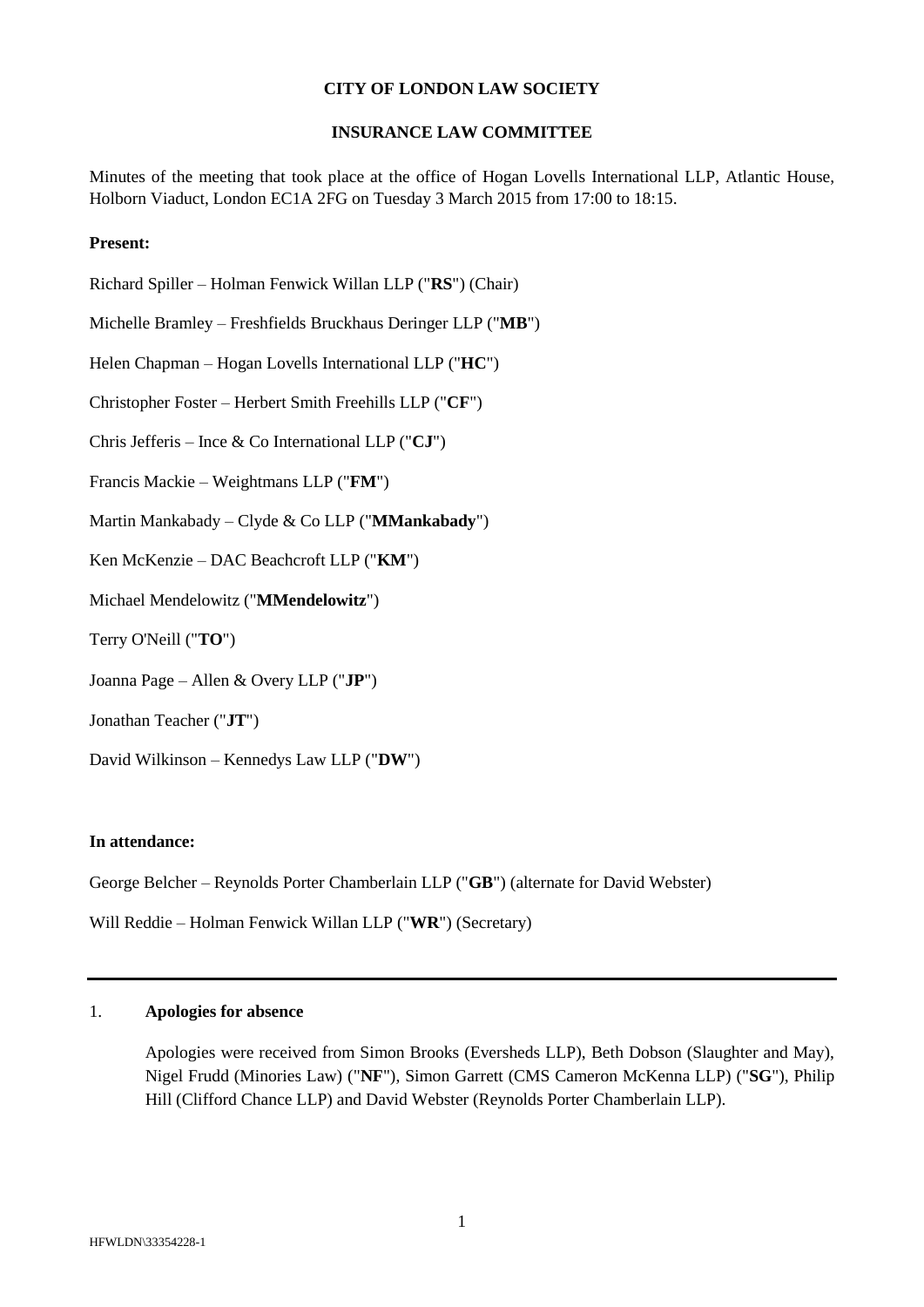#### 2. **Approval of minutes**

RS asked the Committee to send him any comments on the draft minutes of the meeting of 2 December 2014 by the end of the week. Subject to incorporating any such changes, the minutes were approved.

# 3. **Continuing discussion topics**

#### (a) Update on the Insurance Act 2015 (RS)

- 3.1 RS explained that, during the Parliamentary process, the section regarding terms not relevant to the actual loss had been reintroduced into the Insurance Act 2015 (the "**Act**") as section 11 and that a minor change had been made to the knowledge provisions in section 4(5).
- 3.2 RS considered that section 11, which referred to a term which defined the risk as a whole, was difficult to interpret. Although he considered that an exclusion might be able to define the risk as a whole, he questioned how another term could do so. CF considered that all warranties defined the risk as a whole. MMendelowitz raised two examples. He considered that:
	- (a) a warranty of seaworthiness defined the risk as a whole, whereas an exclusion regarding warzones related only to a specific risk; and
	- (b) a warranty about how a building was constructed defined the risk as a whole.

MMendelowitz believed that there might be litigation on this issue.

- 3.3 RS explained that the LMA and IUA were working on guidance on the Act and that AIRMIC was drafting a clause which could be used by parties to give immediate effect to the Act. RS believed that insurers did not want the Act forced on them immediately, as a lot of preparation was needed, such as enabling underwriters to access information held by TPAs and MGAs. CJ suggested that insurers that were ready and able to comply with the Act would use AIRMIC's clause in order to gain a competitive advantage.
- 3.4 TO noted that the market had discussed "packing" the insuring clause so that it contained everything that would have been elsewhere in the policy. RS stated that, in his experience, this had also been done in reinsurance contracts. CF wondered whether it would be easier simply to contract out of the Act, rather than trying to find ways round it. CJ agreed that it seemed relatively straightforward to contract out. However, MMendelowitz considered that no-one would want to be seen to be contracting out of the Act. DW also noted that most insurers did not rely on a breach of warranty to avoid liability anyway, so section 11 may have limited impact in practice.
- 3.5 RS asked whether the Committee had an interest in inviting Stephen Lewis to the next meeting to discuss preparation for the implementation of the Act. The Committee agreed that this was a good idea and that RS should contact Stephen Lewis, Kees van der Klugt (LMA) and Chris Jones (IUA) and invite them to the Committee's next meeting.
- 3.6 RS asked whether the Committee had any other comments on the Act or on the preparations for it.
- 3.7 TO questioned the difference between sections of the Marine Insurance Act 1906 being "omitted", as stated in section 22 of the Act, and these sections being "repealed", as stated in the explanatory notes to the Act. RS stated that David Hertzell had said that "omitted" meant that the section still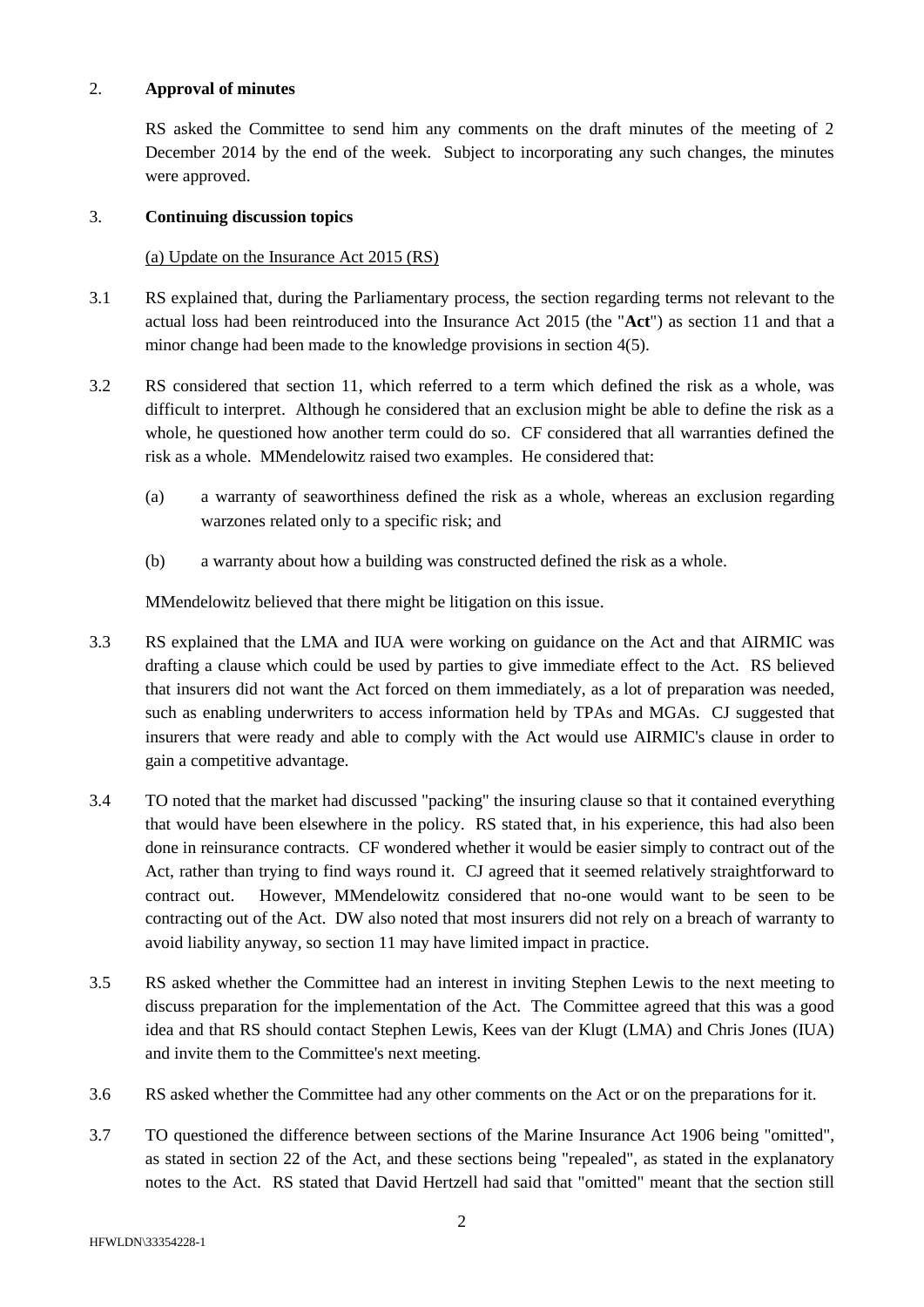existed at common law from an evidential point of view. MMendelowitz noted that the Act referred to other rules being "abolished", so agreed that there was a difference between "omitted" and "abolished". HC considered that the "omitted" sections would continue to exist but in a modified form, although she was unsure of the circumstances in which the modified sections would be relevant.

- 3.8 TO wondered what a judge would do where a party breached the duty of utmost good faith but the remedy of avoidance was not available, and wondered whether the duty could be regarded as an implied term of the contract. MMendelowitz expected that someone would run an argument like this at some stage.
- 3.9 TO also noted that section 6(2) and the explanatory notes preserved the common law rules regarding fraud, and therefore preserved the *Hampshire Land* rule<sup>1</sup>. TO noted that the *Hampshire Land* rule also extended to circumstances where fraud was not involved, so wondered whether section 6(2) and the explanatory notes would cut across the use of the *Hampshire Land* rule in a non-fraud context.

## (b) Update on European Insurance Contract Law reform (JP)

3.10 JP stated that there had been no developments since December's meeting.

## (c) Update on the PRA's transposition of Solvency II (WR)

3.11 WR gave a brief update on the transposition of Solvency II. He explained that the PRA's final rules were due to be released in the next few weeks. MMankabady asked whether the PRA had provided any guidance, or made decisions, on the equivalence of other regulatory regimes. WR stated that no decisions had yet been taken, even for jurisdictions such as New York.

(d) FCA's market study on the sale of general insurance add-on products

3.12 The Committee had no comments on this consultation.

# (e) FCA's market study on the retirement income market

3.13 TO explained that the market study's focus was on improving consumer choice. One of the proposed remedies was for a company to provide quotes from other companies when offering a consumer a quote. TO considered that this was a good proposal and was commendable.

# (f) The Supreme Court judgment in *International Energy Group Limited v Zurich Insurance plc*

- 3.14 CF explained that the case related to employers' liability coverage and indivisible diseases, in this case mesothelioma. CF explained that a further hearing had taken place in January before seven Justices of the Supreme Court. CF believed that the Court had some sympathy for insurers, and anticipated that the law would be changed, but had no news on when the judgment would be published.
- 3.15 CF explained that the current position was that an employer who had exposed an employee to asbestos would be treated as having caused 100% of the employee's illness. This allowed the insured to claim under whichever year of cover he wished, and to leave all employers/insurers who had exposed him to asbestos to apportion responsibility for his illness between themselves. CF

l

<sup>1</sup> The rule in *Re Hampshire Land Co (No 2)* [1896] 2 Ch 743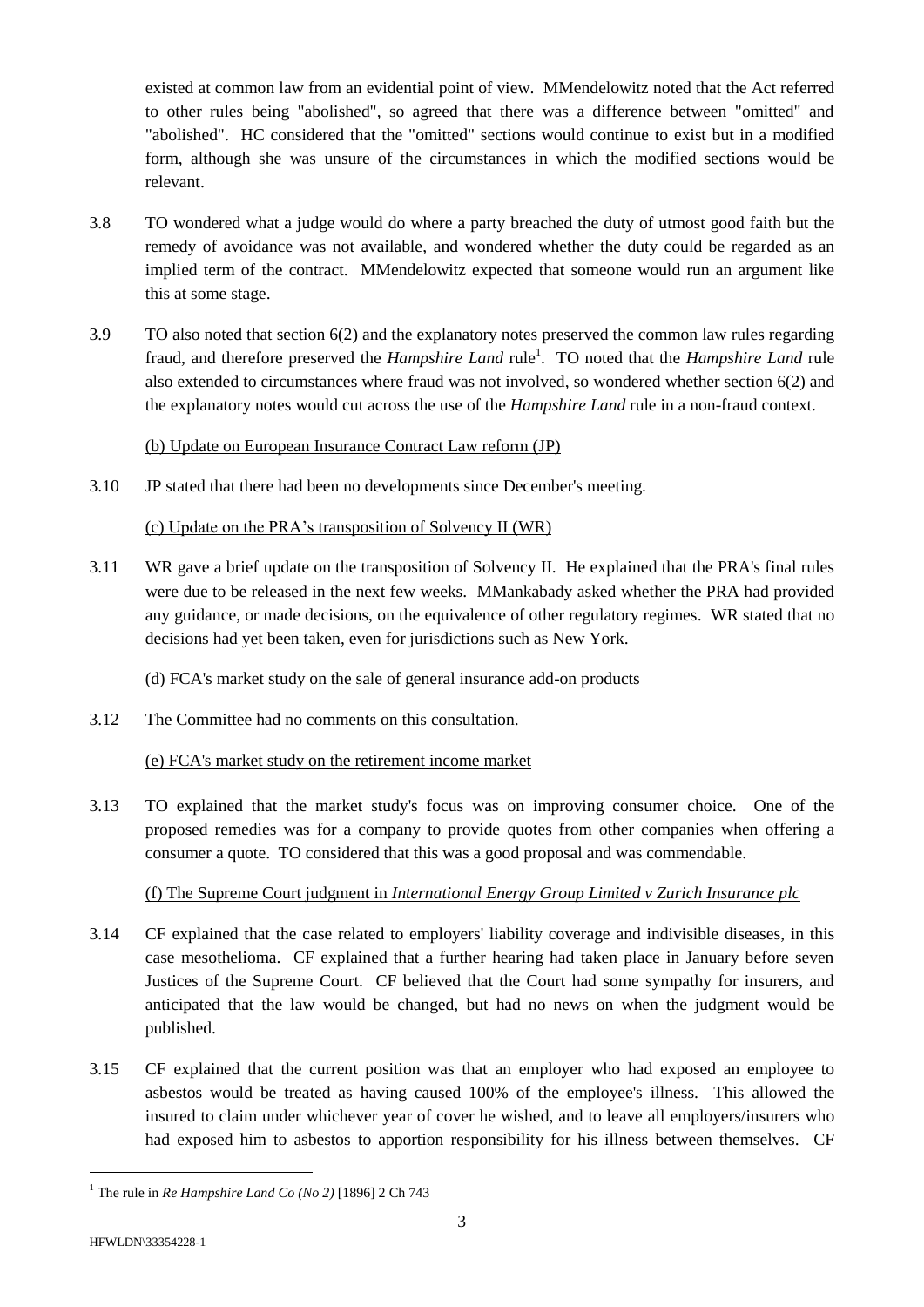noted that an employee who was uninsured in a year may be able to seek a contribution from his employer.

3.16 CF also stated that the Court of Appeal had found that an employee would not have a separate cause of action simply as a result of being exposed to the risk of mesothelioma; the mesothelioma itself was the damage and the basis of the employee's cause of action against his employer.

## (g) The judgment in the first instance hearing involving Travelers and Godiva

3.17 DW explained that Godiva was a judgment creditor which was suing Travelers but that the parties had settled before the case could be heard. As a result, the argument between the Law Society and insurers on the aggregation clause had been left unresolved. DW noted that, technically, the proceedings had been stayed, so there could in theory be future developments.

#### 4. **New issues for discussion**

## (a) FCA review of the management of conflicts of interest by intermediaries (SG)

- 4.1 SG was unable to attend the meeting, so this item was postponed to June's meeting.
- 4.2 MMankabady noted that one of the FCA's concerns was about brokers that had both integrated models and MGAs. The concern was that a broker would use whichever route gave it the best result, regardless of which insurer was selected and the effect on the policyholder. TO explained that sometimes brokers went to underwriters after quoting the premium to the insured, so the broker would effectively be telling the underwriter what price it had to give.
- 4.3 HC stated that there was also an issue regarding overriders and that, although it would still be possible to pay them, more attention was needed. MMankabady considered that the biggest risk was in the SME market. As top-end risks were bespoke and low-end risks were commoditised, brokers might cut corners to make up for the lack of overriders.

# (b) FCA action on mis-sold PPI (NF)

4.4 NF was unable to attend the meeting, so this item was postponed to June's meeting.

(c) FCA consultation on its approach to independent non-executive directors

- 4.5 MB stated that she had looked at this consultation and considered that it seemed sensible from an insurer's perspective. RS asked whether the consultation was something that the Committee could respond to. MB did not think that it was, unless the Committee wanted to challenge the scope of the proposed regime. MB did not think that this should be challenged.
- 4.6 JT explained that there was an ongoing obligation to ensure that non-executive directors and senior managers were fit and proper. JT said that, whilst companies would assess a person's fitness and propriety when taking him/her on, insurers will need to consider if the relevant employment contracts or letters of appointment actually provided for the employee's or director's consent for checks (such as CRB) to be carried out on an ongoing basis. JT considered that overall the proposed regime was a good development but that firms would need to consider how they amended existing and new employment contracts/letters of appointment to deal with the new requirements. RS agreed that the letters of appointment of independent non-executive directors may need to be reviewed and amended, as they were often very brief.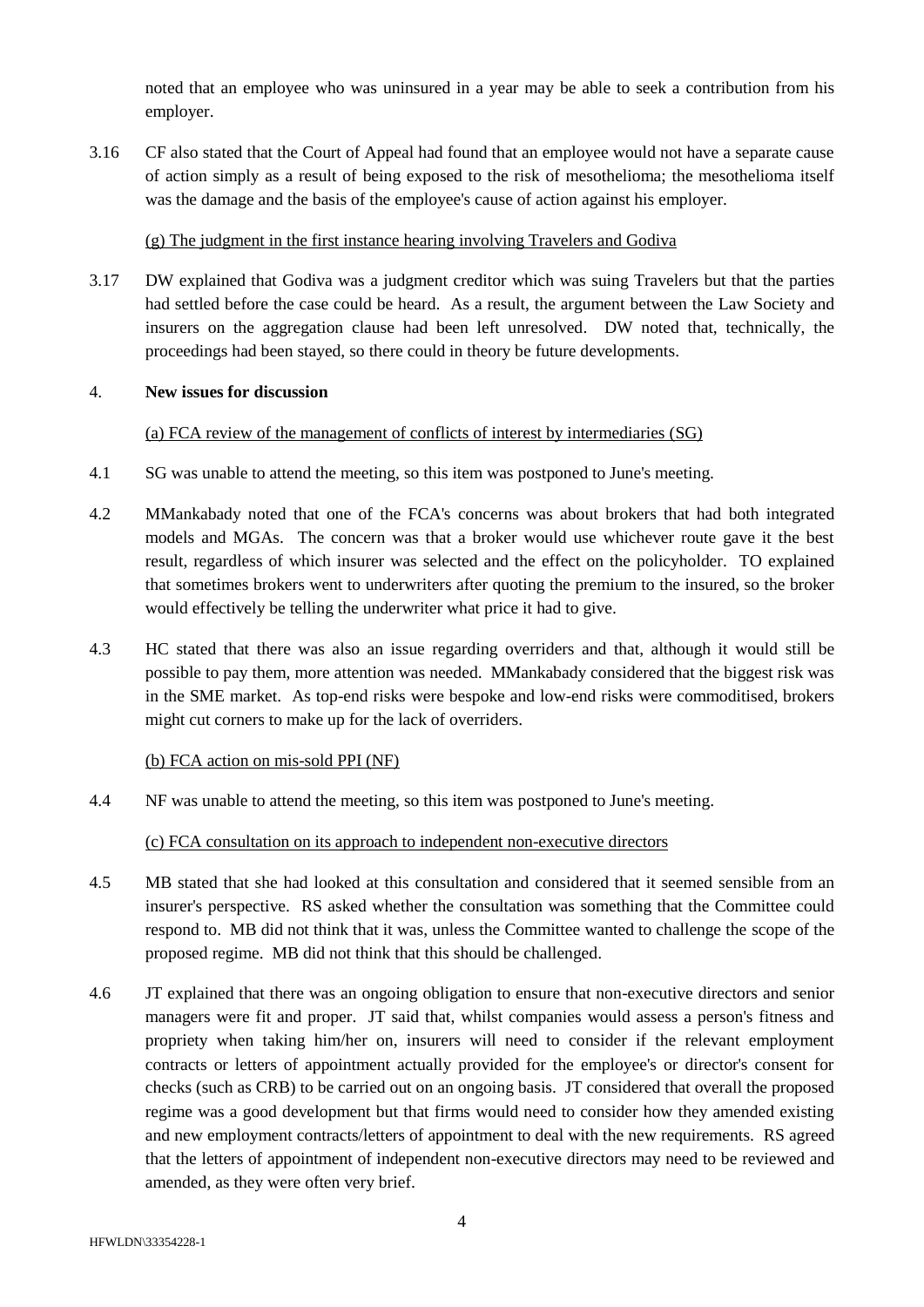4.7 GB raised a question regarding the new approved persons functions. He wondered what the position would be of a non-executive director of a company (A) where a member of the senior management of A's parent company exercised influence over A, so needed to be approved for his role in relation to A. RS noted that, in practice, CEOs of holding companies were often the effective decision takers in relation to subsidiary companies. GB explained that, under the proposed regime, anyone in A's parent company who exercised influence over A would need to be approved to carry out their role in relation to A.

## 5. **Monitoring of sector developments**

## (a) PRA update on Part VII transfers

- 5.1 RS stated that there were a lot of Part VII transfers in the pipeline, driven by Solvency II coming into effect. He thought that the regulators seemed to have a negative stance towards schemes of arrangement, and for a run-off firm a sale could be seen as a fire sale, so a Part VII transfer was the main option. RS considered that the PRA's update gave rise to a potential problem for firms that had progressed their plans to carry out a transfer but may now be unable to do so, due to the PRA's backlog in processing them.
- 5.2 JT observed that the PRA's letter dated 21 January 2015 was published against a background of some instances of supervisors apparently over-promising to firms on timetables which sometimes appeared not to take account of the overall capacity of the regulator as a whole.
- 5.3 RS noted that a lot of experienced people had left the PRA recently. JT stated that some of the new people that had been brought in had a more commercial background.

### (b) Minor PRA consultations and supervisory statement relating to Solvency II

5.4 The Committee had no comments on these consultations or the supervisory statement.

#### (c) FCA findings of thematic review of annuities sales practice

5.5 RS expected there to be further developments on this topic. He did not consider that the Committee had sufficient experience to discuss the review.

#### 6. **Committee membership**

#### (a) Robert Carr has ceased to be a member of the Committee

- 6.1 RS explained that Robert Carr had been working from Bristol, so had felt that he could not continue as a member of the Committee.
- 6.2 RS reminded the Committee of the membership rule: that membership would automatically cease if a member missed a year of meetings.

# (b) Duncan Barber/Victoria Sander proposed as Tim Scott's replacement

6.3 RS explained that Tim Scott had returned to the PRA. RS had contacted Duncan Barber and Victoria Sander of Linklaters and invited one of them to apply to join the Committee, and was awaiting a response.